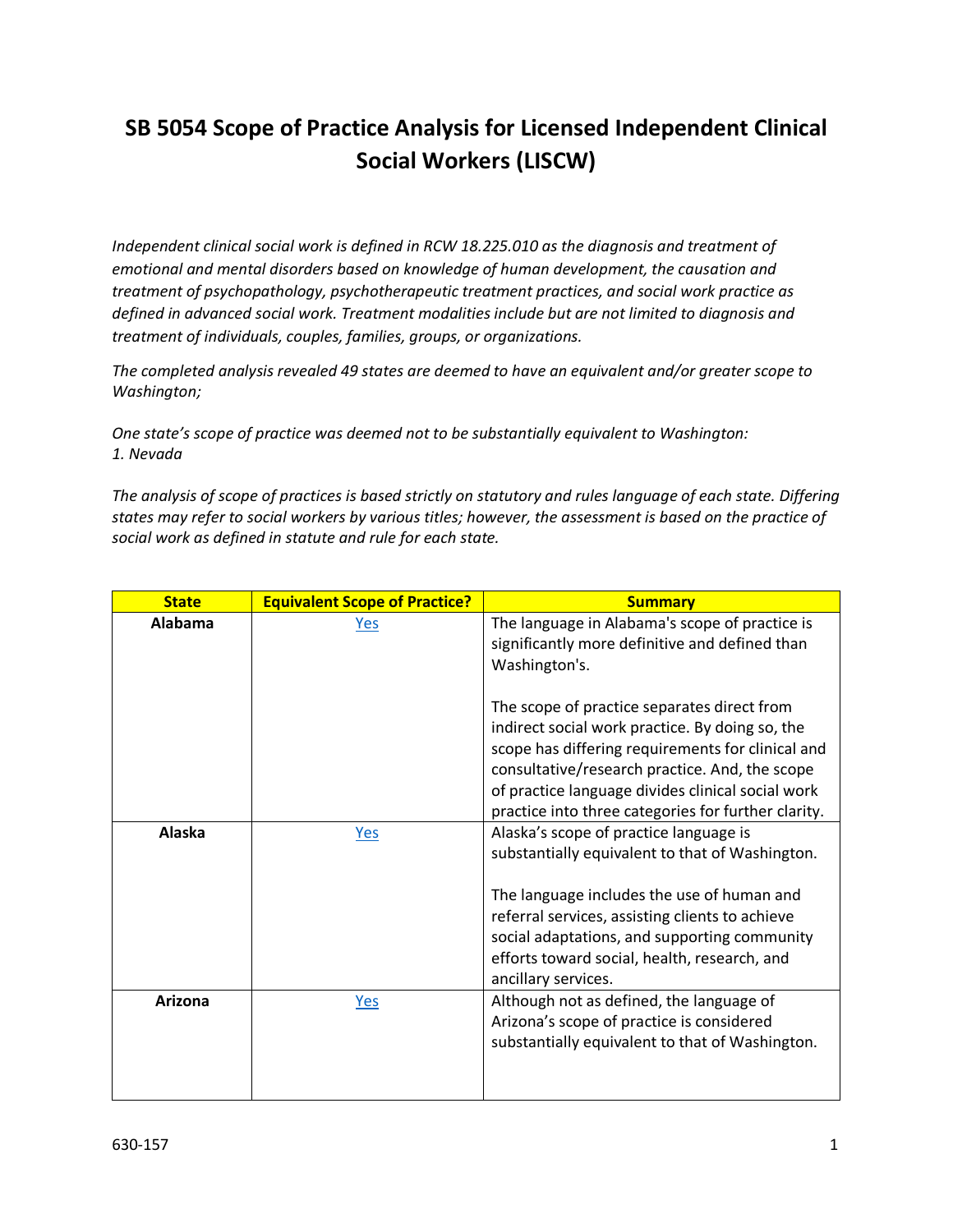| <b>State</b>       | <b>Equivalent Scope of Practice?</b> | <b>Summary</b>                                                                                                                                                                                                                                                                                                                      |
|--------------------|--------------------------------------|-------------------------------------------------------------------------------------------------------------------------------------------------------------------------------------------------------------------------------------------------------------------------------------------------------------------------------------|
| <b>Arkansas</b>    | <b>Yes</b>                           | The language of Arkansas's scope of practice is                                                                                                                                                                                                                                                                                     |
|                    |                                      | substantially equivalent to that of Washington.                                                                                                                                                                                                                                                                                     |
|                    |                                      | In addition to the standard language of social<br>work, Arkansas includes social conditions,<br>human behavior, and the application of social<br>work toward social planning, administration,<br>and research as components of the scope of<br>practice.                                                                            |
| <b>California</b>  | Yes                                  | California's scope of practice exceeds that of                                                                                                                                                                                                                                                                                      |
|                    |                                      | Washington. The language includes addressing<br>unconscious motivations in behavior,<br>interpreting psychosocial aspects of care,<br>assisting with modification of internal and<br>external conditions affecting mental or behavior<br>health.                                                                                    |
| Colorado           | Yes                                  | Colorado's scope of practice is well-defined and<br>considered greater in equivalence to<br>Washington's.                                                                                                                                                                                                                           |
|                    |                                      | The language of Colorado's scope includes<br>components such as crisis intervention,<br>mediation, advocacy, consultation, and<br>continuity of care planning. The scope also<br>includes referrals, administration and<br>management, program evaluation/education,<br>and community service as component of clinical<br>practice. |
| <b>Connecticut</b> | <u>Yes</u>                           | The language of Connecticut's scope of practice<br>is similar to that of Washington and is<br>considered equivalent.                                                                                                                                                                                                                |
|                    |                                      | Although implied in Washington's scope of<br>practice, Connecticut's scope includes services<br>related to additive disorders and behavior<br>modification.                                                                                                                                                                         |
| <b>Delaware</b>    | <u>Yes</u>                           | The scope of practice of Delaware is similar;<br>however, more defined than that of Washington<br>and is considered equivalent.                                                                                                                                                                                                     |
|                    |                                      | Although implied in Washington's scope of<br>practice, the language in Delaware's scope<br>includes biopsychological dysfunctions,<br>disability, and additive disorders and behavior<br>modification. Additionally, the language                                                                                                   |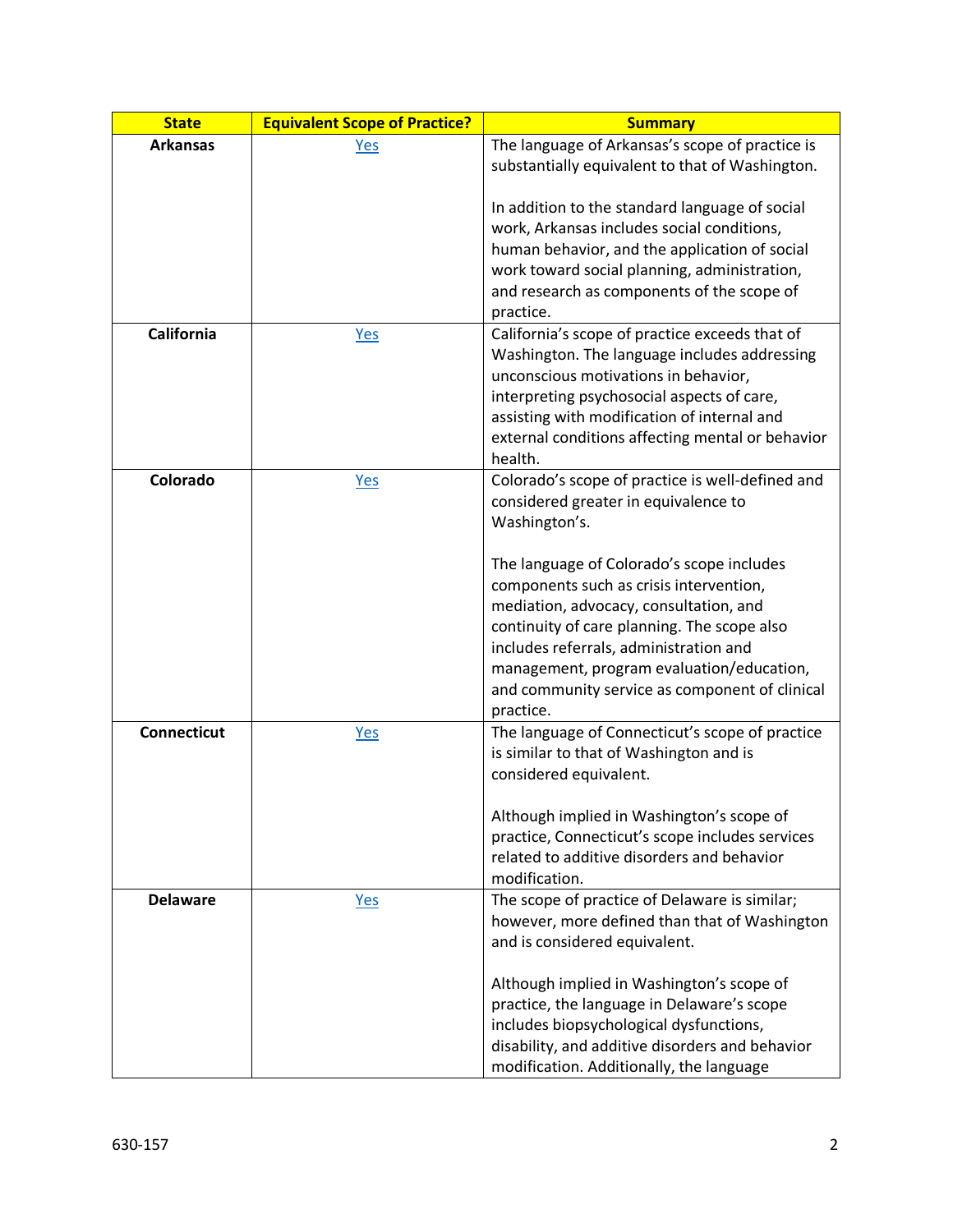|                                |                                      | specifically defines "master's social work" in                                                                                                                                                                                                                                                                                                                                                                                                                            |
|--------------------------------|--------------------------------------|---------------------------------------------------------------------------------------------------------------------------------------------------------------------------------------------------------------------------------------------------------------------------------------------------------------------------------------------------------------------------------------------------------------------------------------------------------------------------|
|                                |                                      | clear division from bachelor's level social work.                                                                                                                                                                                                                                                                                                                                                                                                                         |
| <b>State</b>                   | <b>Equivalent Scope of Practice?</b> | <b>Summary</b>                                                                                                                                                                                                                                                                                                                                                                                                                                                            |
| <b>District of</b><br>Columbia | <u>Yes</u>                           | The language of the District of Columbia<br>(Washington, D.C.) scope of practice is similar to<br>that of Washington's and is consider equivalent.<br>However, the District of Columbia's scope<br>specifically identifies psychosocial care as a<br>modality of focus for social workers.                                                                                                                                                                                |
| <b>Florida</b>                 | Yes                                  | Florida's scope of practice is well-defined and<br>specifically identifies the role of social workers<br>as counselors.<br>The language in Florida's scope is specific to                                                                                                                                                                                                                                                                                                 |
|                                |                                      | clinical practice and includes hypnotherapy, sex<br>therapy, interpersonal relationships, and<br>environmental stress. The language also<br>addresses addiction, psychosocial, and<br>differential assessments. The gravity and<br>specificity of the language makes Florida's scope<br>of practice greater than that of Washington.                                                                                                                                      |
| Georgia                        | <u>Yes</u>                           | The language in Georgia's scope of practice is<br>very similar to Washington's and is considered<br>substantially equivalent. However, Georgia's<br>language specifically includes community-<br>related social work and social and health<br>services as elements of clinical practice.                                                                                                                                                                                  |
| <b>Hawaii</b>                  | Yes                                  | Hawaii's scope of practice is well-defined and<br>specifically separates the clinical practice of<br>social work from administrative aspects of social<br>work.                                                                                                                                                                                                                                                                                                           |
|                                |                                      | Hawaii's language transcends the essentials of<br>clinical social work to include emotional, social,<br>and economic conditions, administration of<br>programs and organizations, mediation, and<br>research. Social work also includes policy<br>development, the evaluation of social systems,<br>consultation, and other functions beyond clinical<br>social work. The gravity of the language makes<br>Hawaii's scope of practice greater than that of<br>Washington. |
| Idaho                          | <u>Yes</u>                           | Idaho's scope of practice language is<br>substantially similar to that of Washington and<br>includes particular attention to person in<br>environment considerations.                                                                                                                                                                                                                                                                                                     |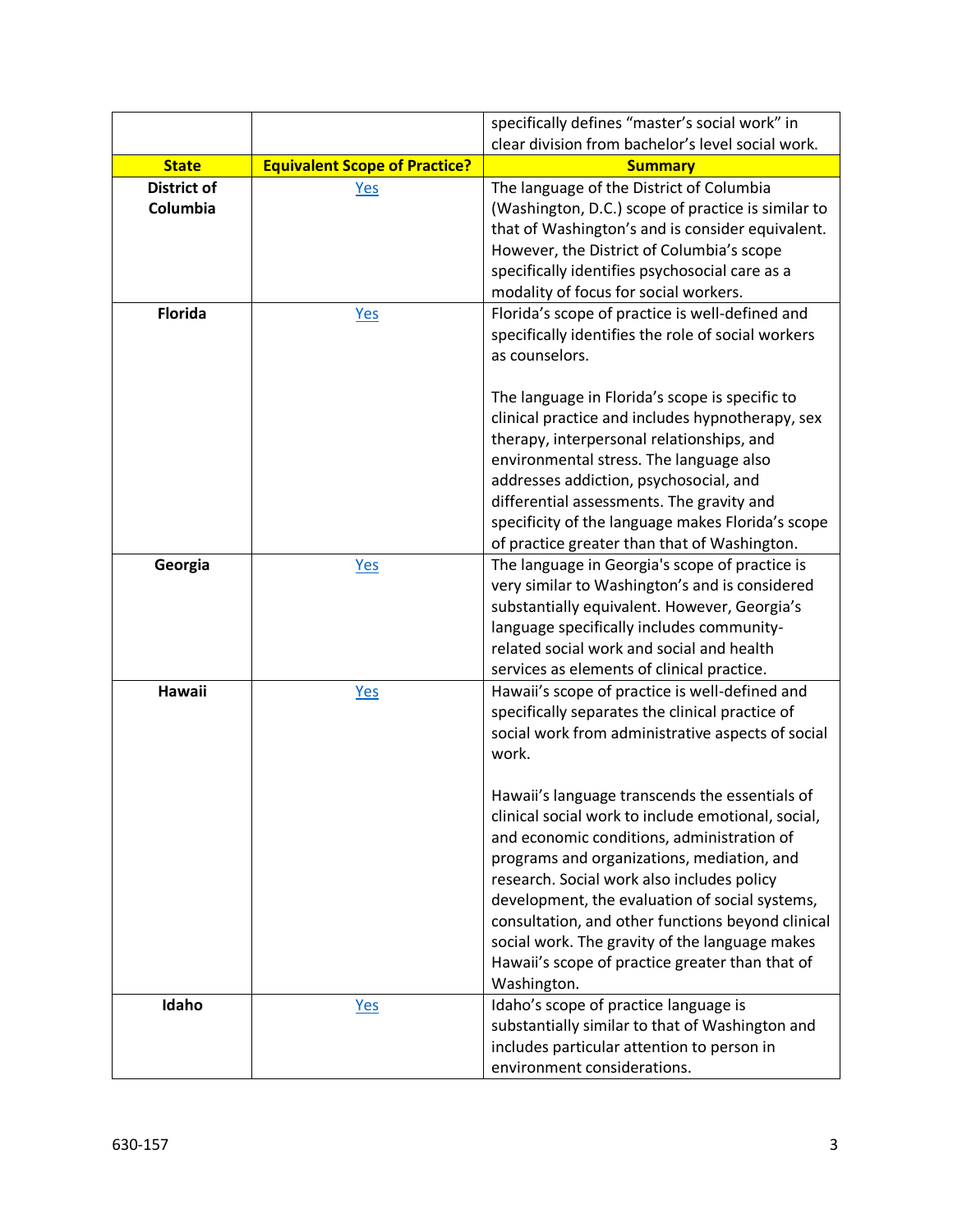| <b>Illinois</b> | Yes                                  | Illinois' scope of practice language is                                                                                                                                                                                                                                                                                                                                                                                                                                                                                                                                                                                                                                                                                  |
|-----------------|--------------------------------------|--------------------------------------------------------------------------------------------------------------------------------------------------------------------------------------------------------------------------------------------------------------------------------------------------------------------------------------------------------------------------------------------------------------------------------------------------------------------------------------------------------------------------------------------------------------------------------------------------------------------------------------------------------------------------------------------------------------------------|
|                 |                                      | substantially equivalent to that of Washington.                                                                                                                                                                                                                                                                                                                                                                                                                                                                                                                                                                                                                                                                          |
| <b>State</b>    | <b>Equivalent Scope of Practice?</b> | <b>Summary</b>                                                                                                                                                                                                                                                                                                                                                                                                                                                                                                                                                                                                                                                                                                           |
| Indiana         | <u>Yes</u>                           | Indiana's scope of practice is more defined than<br>Washington's and is considered substantially<br>equivalent.<br>Indiana's language expands upon the essentials<br>of clinical social work by including care based on<br>the American Psychiatric Association's<br>Diagnostic manual and the Statistical Manual of<br>Mental Disorders IV (DSM-IV). The language also<br>expands the scope of practice to include the use<br>of instruments as tools to diagnose and<br>determine treatment modalities.                                                                                                                                                                                                                |
| lowa            | <b>Yes</b>                           | The scope of practice for Iowa is well defined<br>and specifically separates the clinical practice of<br>social work by academic degree. And, the<br>language makes Iowa's scope substantially<br>equivalent to Washington.<br>The scope of practice, regardless of degree level,<br>includes the fundamentals of clinical social work<br>having language similar to Washington's. And,<br>there is little difference in the clinical scope of<br>practice between the master's and bachelor's<br>level practitioner. However, regardless of<br>degree, social workers are not permitted to<br>treat psychosocial conditions or disorders. And,<br>bachelor's level social workers are not<br>independent practitioners. |
| <b>Kansas</b>   | <u>Yes</u>                           | The scope of practice for Kansas is well-defined<br>and the language makes Kansas's scope greater<br>in equivalency to Washington.<br>Kansas's language specifically includes social<br>service administration, social planning, social<br>work consultation and social work research to<br>one or more of the following ends: Helping<br>people obtain tangible services; counseling with<br>individuals, families and groups; helping<br>communities or groups provide or improve<br>social and health services; and participating in<br>relevant social action.                                                                                                                                                       |
| Kentucky        | Yes                                  | The scope of practice for Kentucky is well-<br>defined and specifically separates the clinical<br>practice of social work by bachelor's, master's                                                                                                                                                                                                                                                                                                                                                                                                                                                                                                                                                                        |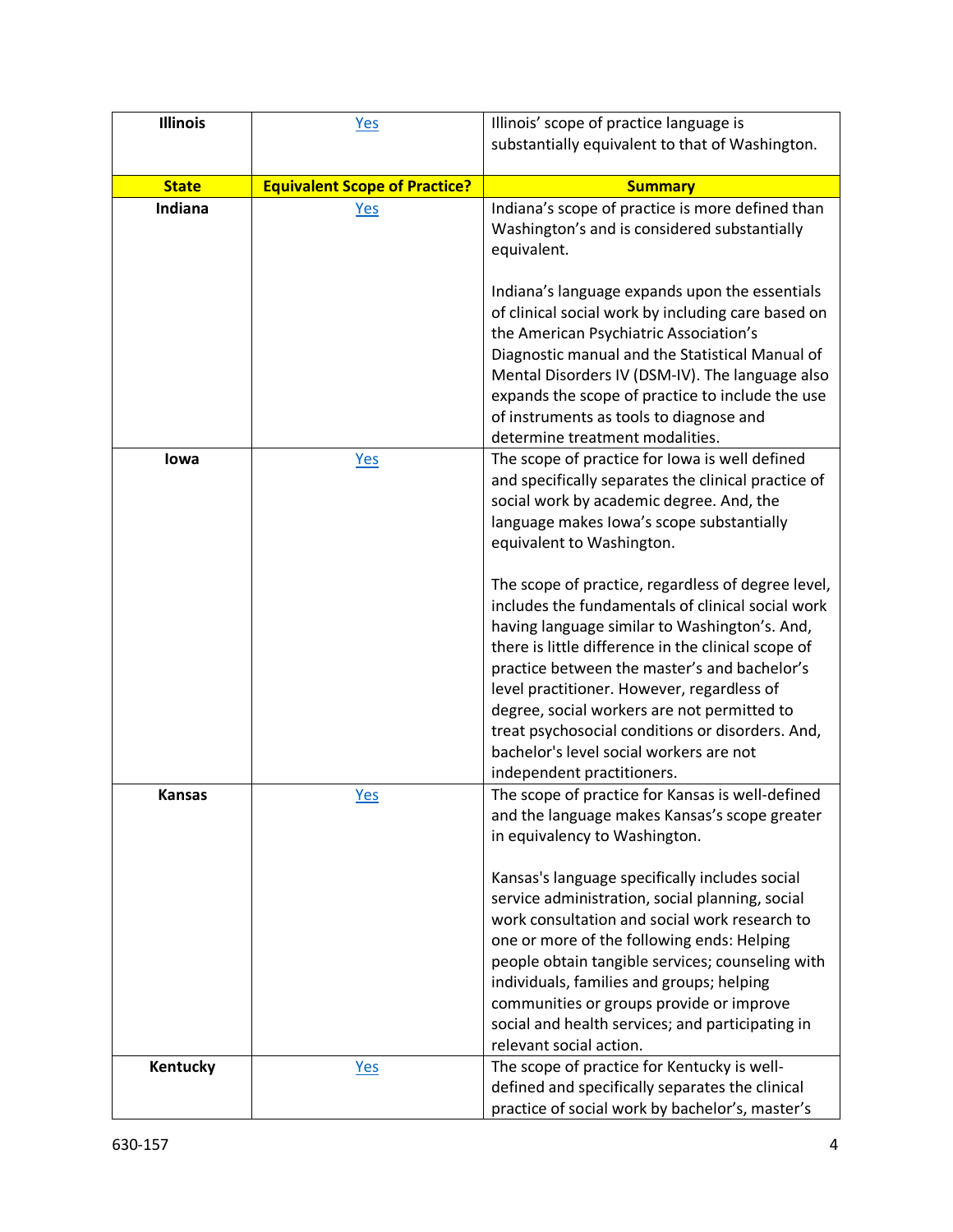|                 |                                      | and doctorate academic degrees. The language<br>makes Kentucky's scope greater in equivalency<br>to Washington's.                                                                                                                                                                                                                                                                        |
|-----------------|--------------------------------------|------------------------------------------------------------------------------------------------------------------------------------------------------------------------------------------------------------------------------------------------------------------------------------------------------------------------------------------------------------------------------------------|
| <b>State</b>    | <b>Equivalent Scope of Practice?</b> | <b>Summary</b>                                                                                                                                                                                                                                                                                                                                                                           |
| Louisiana       | <u>Yes</u>                           | The scope of practice of Louisiana is similar;<br>however, more defined than that of Washington<br>and is considered greater in equivalency.                                                                                                                                                                                                                                             |
|                 |                                      | Although implied in Washington's scope of<br>practice, the language in Louisiana's scope<br>includes social work practices guided by<br>knowledge of human behavior, biopsychosocial<br>development, social systems and resources,<br>economic and cultural institutions, and their<br>interactions.                                                                                     |
| <b>Maine</b>    | <b>Yes</b>                           | The language in Maine's scope of practice is very<br>similar to Washington's and is considered<br>substantially equivalent. However, unlike<br>Washington's language, Maine specifically<br>includes unconscious motivation, environmental<br>stress, social systems, and cultural diversity as<br>components of the scope of practice.                                                  |
| <b>Maryland</b> | <b>Yes</b>                           | The language in Maryland's scope of practice is<br>more defined than Washington's; however, is<br>substantially equivalent.<br>The language does not differentiate between<br>the scopes of bachelor's and master's level<br>practitioners. And, the scope language includes<br>case management, advocacy, research,<br>community organization, and evaluation of<br>intervention plans. |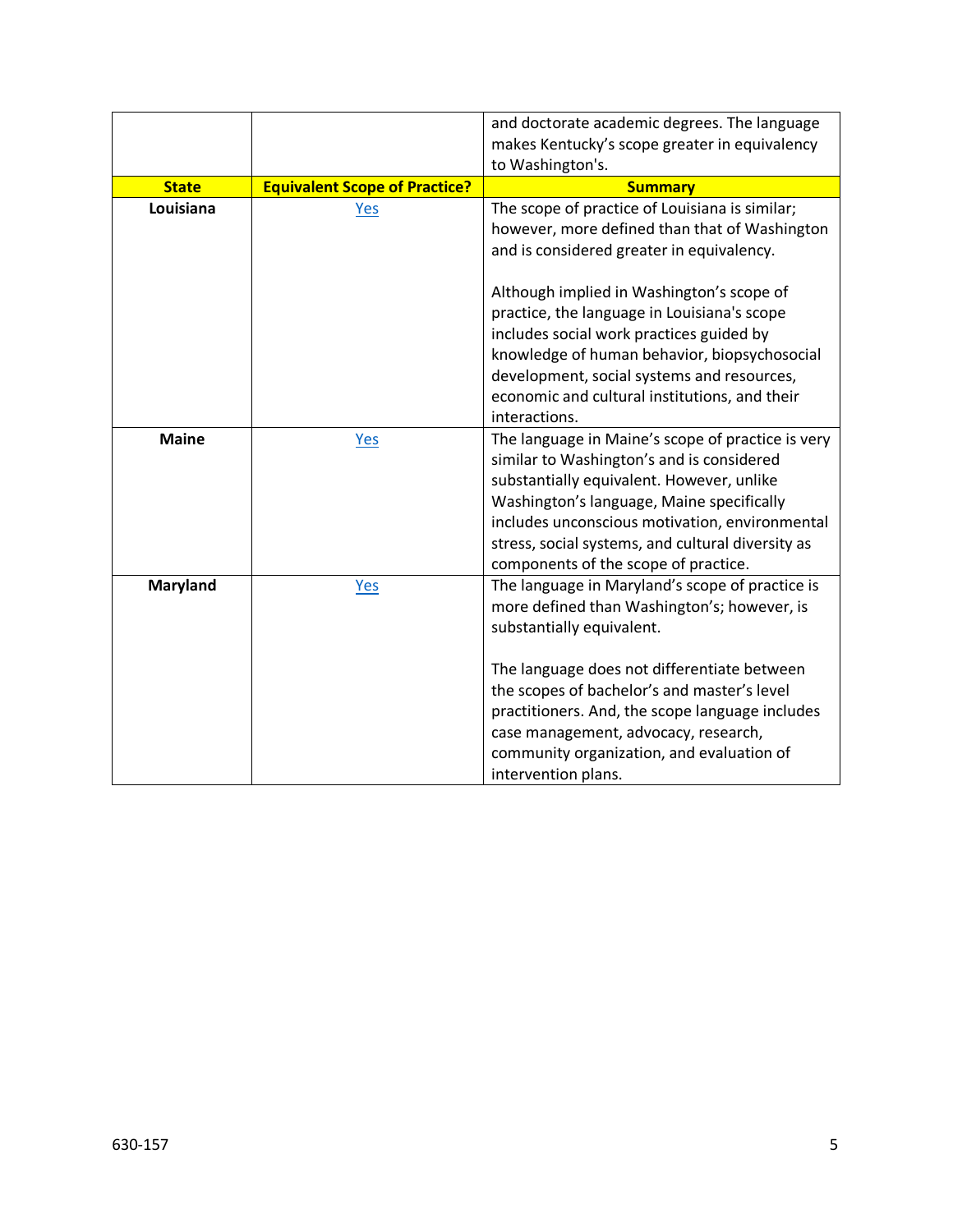| <b>Massachusetts</b> | <b>Yes</b>                           | The language of Massachusetts's scope of<br>practice is substantially equivalent to<br>Washington. Unlike Washington's scope,<br>Massachusetts includes addiction as a<br>component of clinical social work.<br>However, the language in Massachusetts's scope<br>of practice specifically excludes the clinical<br>practice of diagnosing or treatment of any<br>organic illness that involves medical or organic<br>therapies.                                |
|----------------------|--------------------------------------|-----------------------------------------------------------------------------------------------------------------------------------------------------------------------------------------------------------------------------------------------------------------------------------------------------------------------------------------------------------------------------------------------------------------------------------------------------------------|
| <b>State</b>         | <b>Equivalent Scope of Practice?</b> | <b>Summary</b>                                                                                                                                                                                                                                                                                                                                                                                                                                                  |
| <b>Michigan</b>      | <u>Yes</u>                           | Michigan's scope of practice divides clinical<br>practice based on academic levels. However, at<br>the master's level, the language is more defined<br>to include the scope of bachelor's level<br>practitioners and is substantially equivalent to<br>Washington. And, the scope clearly defines<br>practice settings.<br>The bachelor's level practitioner would also be<br>substantially equivalent in the clinical practice of                              |
| <b>Minnesota</b>     | <u>Yes</u>                           | social work in Washington.<br>Minnesota's scope of practice is better defined<br>and exceeds Washington's standards for clinical<br>social work.<br>Minnesota's scope expands on the role of social<br>workers as counselors. Unlike Washington's<br>scope, Minnesota's language includes addiction,<br>abuse and neglect, disabilities, discrimination,<br>poverty, and trauma as conditions licensees can<br>address in the practice of clinical social work. |
| <b>Mississippi</b>   | <b>Yes</b>                           | Mississippi's scope of practice is substantially<br>equivalent to Washington's standards for clinical<br>social work. However, the language goes further<br>to include the restoration of individual social<br>functions affected by physical, emotional, or<br>environmental factors. And, it separates the<br>master's level practice of clinical social work                                                                                                 |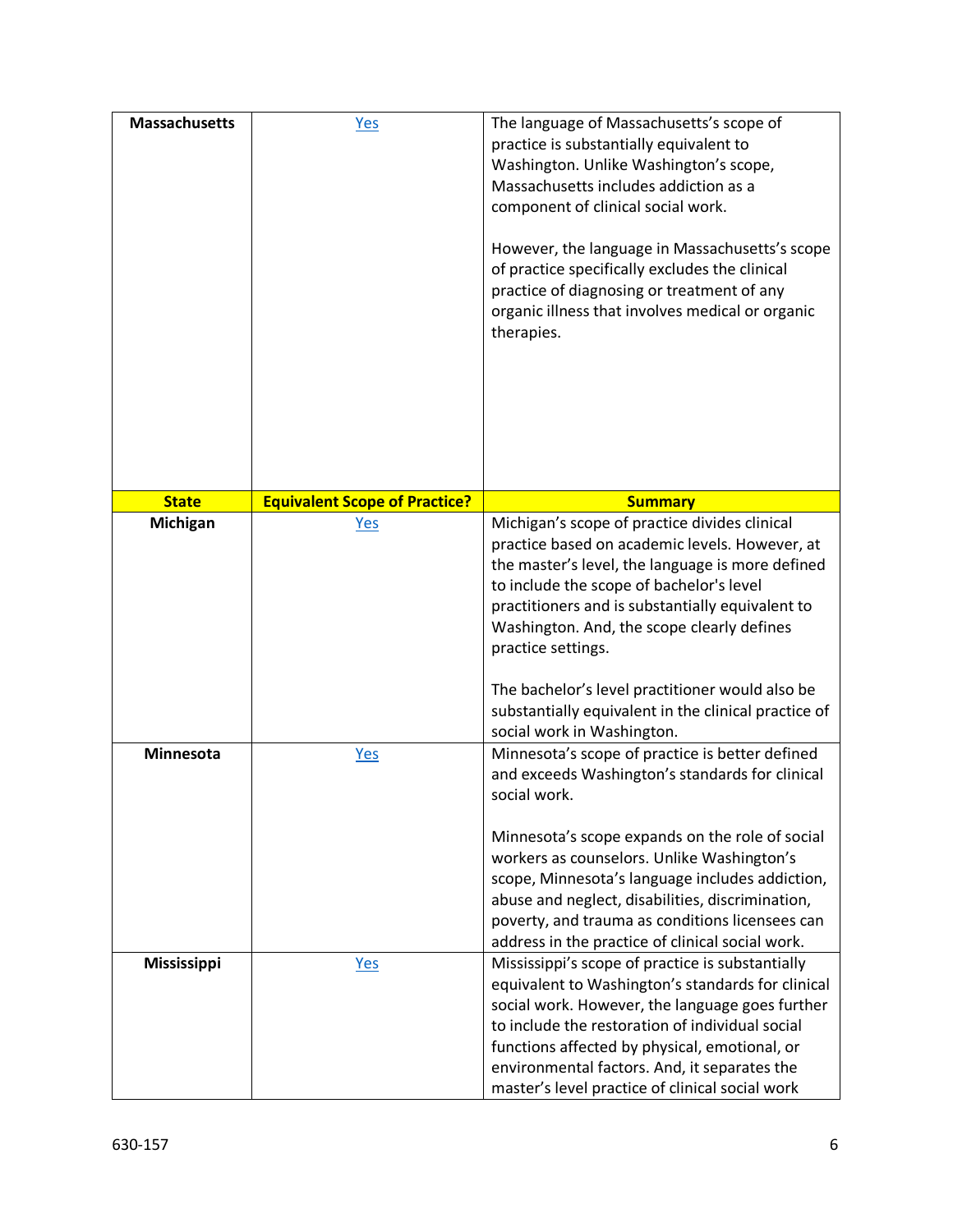|                      |                                      | from those practitioners with a bachelor's<br>degree.                                                                                                                                                                                                                                                                                                                                                                                                                   |
|----------------------|--------------------------------------|-------------------------------------------------------------------------------------------------------------------------------------------------------------------------------------------------------------------------------------------------------------------------------------------------------------------------------------------------------------------------------------------------------------------------------------------------------------------------|
| <b>Missouri</b>      | <b>Yes</b>                           | The language of Missouri's scope of practice is<br>substantially equivalent to Washington's<br>standards for clinical social work.<br>Although the language differentiates master's<br>clinical social work from the bachelor's level, the<br>scope of practice for bachelor's level<br>practitioners also appears equivalent to<br>Washington.                                                                                                                         |
| <b>Montana</b>       | Yes                                  | Montana's scope of practice is substantially<br>equivalent to that of Washington. However, the<br>language expands upon the concepts of social<br>work practice to include social adjustments and<br>clearer treatment modalities.                                                                                                                                                                                                                                      |
| <b>State</b>         | <b>Equivalent Scope of Practice?</b> | <b>Summary</b>                                                                                                                                                                                                                                                                                                                                                                                                                                                          |
| <b>Nebraska</b>      | <u>Yes</u>                           | The language of Nebraska's scope of practice is<br>better defined and exceeds Washington's<br>standards for clinical social work.<br>The language restrict social workers from<br>measuring and testing personality and<br>intelligence; however, it includes providing<br>clinical services for individuals affected by<br>homelessness, domestic violence, and within a<br>number of institutional environments (nursing<br>homes, correctional facilities, etc.).    |
| <b>Nevada</b>        | $\underline{\mathsf{No}}$            | The language of Nevada's scope of practice is<br>not substantially equivalent to Washington's<br>standards for clinical social work.<br>The language differentiates social work from<br>clinical social work. The practice of social work<br>involves the application of methods to restore<br>physical, social, and economic functions. Clinical<br>social work, according to the language, helps in<br>the diagnosis and treatment of<br>mental/emotional conditions. |
| <b>New Hampshire</b> | <u>Yes</u>                           | New Hampshire broadly defines mental health<br>practice to include clinical social work among<br>those licensed to provide mental/behavior<br>health services.<br>The language of New Hampshire's scope of                                                                                                                                                                                                                                                              |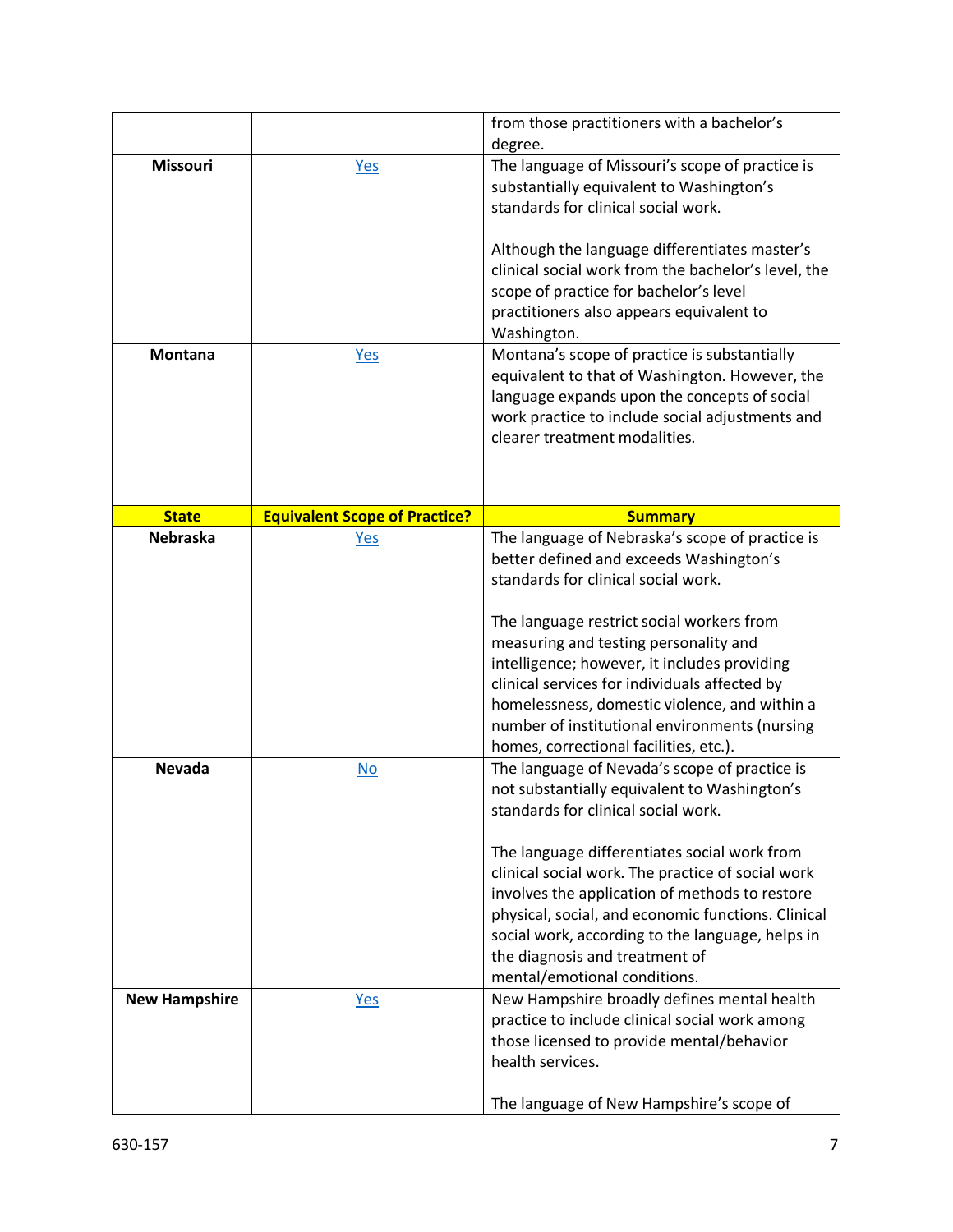|                                          |                                      | practice does not differentiates clinical practice<br>among the mental health licensees. However,<br>the language is considered substantially<br>equivalent to Washington's standards for clinical                                                                                                                                                                                                                                                       |
|------------------------------------------|--------------------------------------|----------------------------------------------------------------------------------------------------------------------------------------------------------------------------------------------------------------------------------------------------------------------------------------------------------------------------------------------------------------------------------------------------------------------------------------------------------|
|                                          |                                      | social work.                                                                                                                                                                                                                                                                                                                                                                                                                                             |
| <b>New Jersey</b>                        | <u>Yes</u>                           | New Jersey broadly defines social work, social<br>work counseling, and clinical social work and<br>collectively are considered substantially<br>equivalent to Washington's standards for clinical<br>social work.                                                                                                                                                                                                                                        |
| <b>New Mexico</b>                        | <b>Yes</b>                           | The scope of practice of clinical social work, for<br>bachelor's and master's level practitioners, is<br>better defined in New Mexico Administrative<br>Code (NMAC) and are substantially equivalent to<br>Washington's standards for clinical social work.<br>However, the language found in the statute<br>provided would not be considered substantially<br>equivalent.                                                                               |
| <b>State</b>                             | <b>Equivalent Scope of Practice?</b> | <b>Summary</b>                                                                                                                                                                                                                                                                                                                                                                                                                                           |
| <b>New York</b><br><b>North Carolina</b> | <u>Yes</u>                           | New York's scope of practice is well-defined and<br>is considered greater in equivalence to<br>Washington.<br>The language defined key concepts of clinical<br>competencies and required developmental<br>treatment regimens to prevent addiction, react<br>to disabilities and injuries, and adjust to social<br>issues. The language also allows the use of tests<br>and other assessment tools to evaluate,<br>diagnose, and develop treatment plans. |
|                                          | <u>Yes</u>                           | The scope of practice of clinical social work in<br>North Carolina is substantially equivalent to<br>Washington's standards for clinical social work.                                                                                                                                                                                                                                                                                                    |
| <b>North Dakota</b>                      | Yes                                  | The scope of practice of clinical social work in<br>North Dakota includes more elements; however,<br>it is substantially equivalent to Washington's<br>standards for clinical social work.                                                                                                                                                                                                                                                               |
| Ohio                                     | <u>Yes</u>                           | Ohio's scope of practice is similar to<br>Washington's and is substantially equivalent.                                                                                                                                                                                                                                                                                                                                                                  |
| <b>Oklahoma</b>                          | <u>Yes</u>                           | The scope of practice of clinical social work in<br>Oklahoma is substantially equivalent to<br>Washington's standards for clinical social work.<br>However, the language allows therapy<br>(treatments) based on the education and<br>training of the practitioner, and prohibits<br>biological and medical treatment modalities.                                                                                                                        |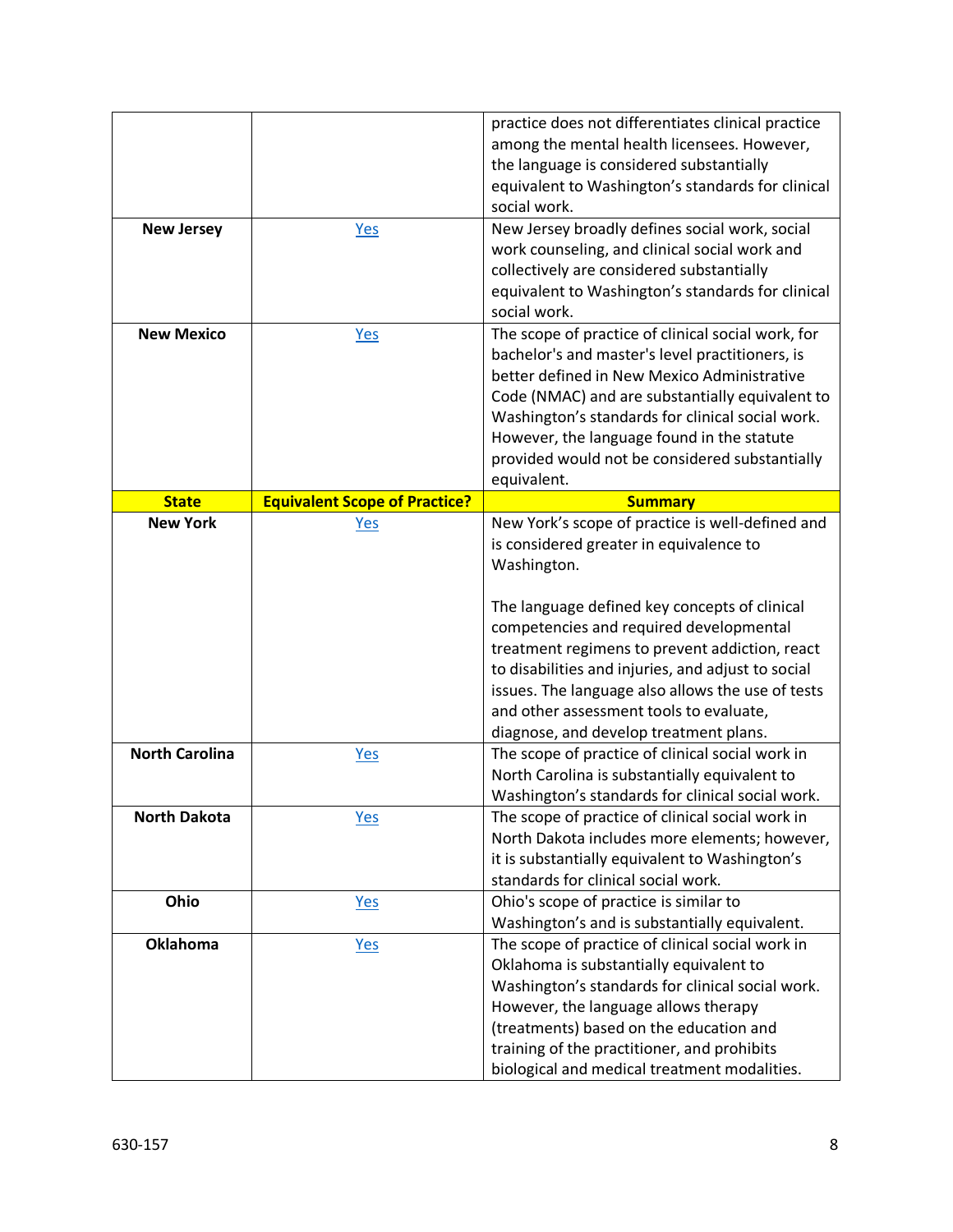| Oregon                | <b>Yes</b>                           | Oregon's scope of practice language is similar to   |
|-----------------------|--------------------------------------|-----------------------------------------------------|
|                       |                                      | that of Washington and incorporates family and      |
|                       |                                      | marital therapeutic services, as well as providing  |
|                       |                                      | individual services.                                |
|                       |                                      |                                                     |
| Pennsylvania          | <u>Yes</u>                           | The scope of practice for clinical social work in   |
|                       |                                      | Pennsylvania is not well defined in statute.        |
|                       |                                      |                                                     |
|                       |                                      | However, it is better defined in administrative     |
|                       |                                      | code and considered substantially equivalent to     |
|                       |                                      | Washington's standards for clinical social work.    |
|                       |                                      |                                                     |
| <b>Rhode Island</b>   | Yes                                  | The scope of practice for clinical social work in   |
|                       |                                      | Rhode Island is substantially equivalent to         |
|                       |                                      | Washington's standards for clinical social work.    |
|                       |                                      | However, the language includes the practice of      |
|                       |                                      | case work (case management) as part of clinical     |
|                       |                                      | social work practice and excludes modalities        |
|                       |                                      | reserved for the practice of psychology (i.e.       |
|                       |                                      |                                                     |
|                       |                                      | psychological testing).                             |
|                       |                                      |                                                     |
| <b>State</b>          | <b>Equivalent Scope of Practice?</b> | <b>Summary</b>                                      |
| <b>South Carolina</b> | <b>Yes</b>                           | The scope of practice for clinical social work, for |
|                       |                                      | bachelor's and master's level practice, in South    |
|                       |                                      | Carolina is well-defined. The master's level        |
|                       |                                      | practice is substantially equivalent to             |
|                       |                                      | Washington's standards for clinical social work.    |
|                       |                                      |                                                     |
|                       |                                      | The language in the scope of practice also          |
|                       |                                      |                                                     |
|                       |                                      | includes advanced social work, which is also        |
|                       |                                      | practiced in Washington.                            |
| <b>South Dakota</b>   | <b>Yes</b>                           | The scope of practice for clinical social work in   |
|                       |                                      | South Dakota is substantially equivalent to         |
|                       |                                      | Washington's standards for clinical social work.    |
| <b>Tennessee</b>      | <u>Yes</u>                           | The scope of practice for clinical social work, for |
|                       |                                      | bachelor's and master's level practice, in          |
|                       |                                      | Tennessee is well-defined.                          |
|                       |                                      |                                                     |
|                       |                                      |                                                     |
|                       |                                      | The language for master's level practice is         |
|                       |                                      | substantially equivalent to Washington's            |
|                       |                                      | standards for clinical social work.                 |
| <b>Texas</b>          | Yes                                  | The language with the scope of practice for         |
|                       |                                      | Texas is considered greater in equivalence to       |
|                       |                                      | Washington.                                         |
|                       |                                      |                                                     |
|                       |                                      |                                                     |
|                       |                                      | The language suggest the use of Diagnostic and      |
|                       |                                      | Statistical Manual of Mental Disorders (DSM),       |
|                       |                                      | the International Classification of Diseases (ICD), |
|                       |                                      | Current Procedural Terminology (CPT) Codes,         |
|                       |                                      |                                                     |
|                       |                                      | and other diagnostic classification systems as      |